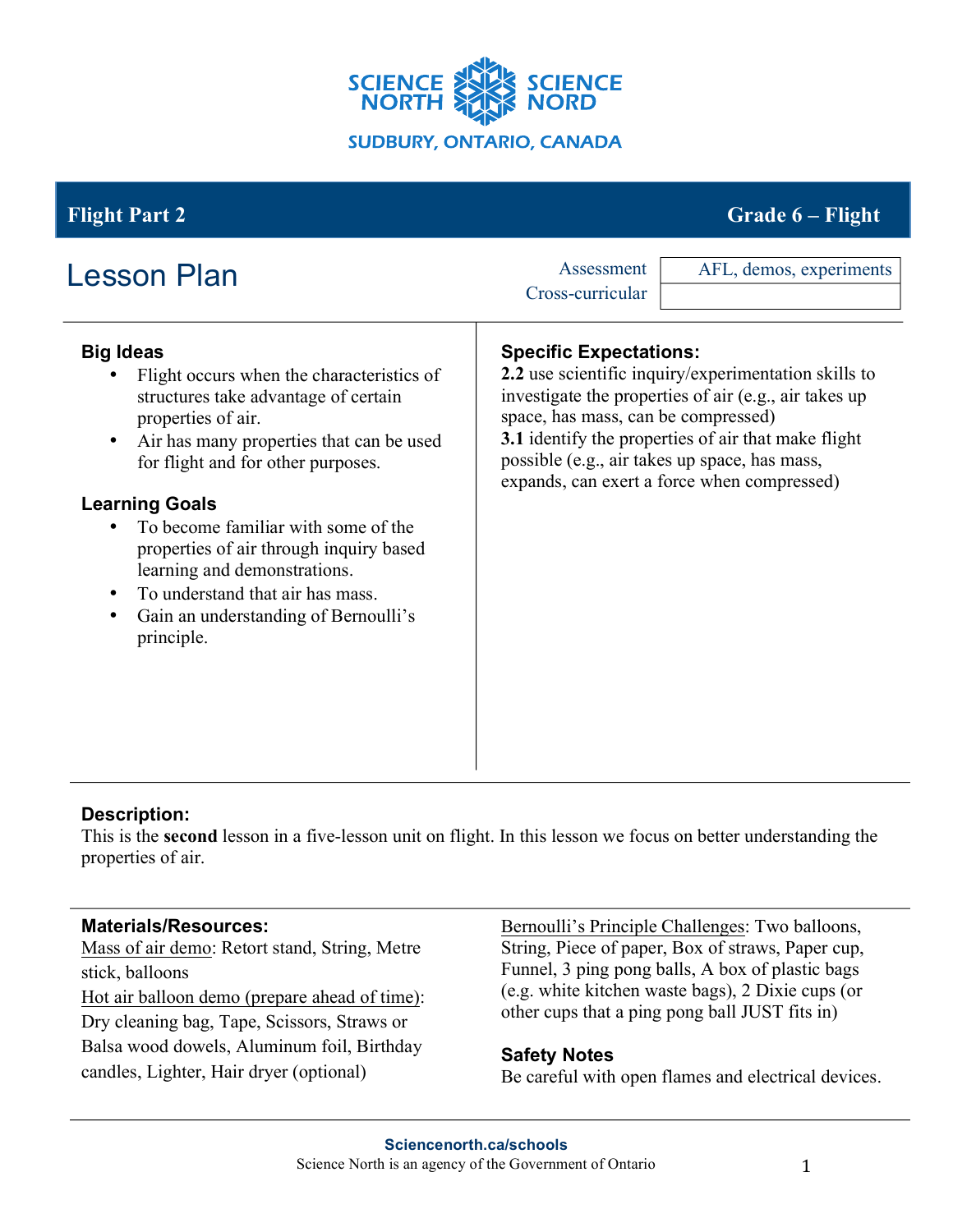#### **Introduction**

#### **Introductory Discussion**

- Last day we saw a bit about how animals fly and how humans were able to make objects fly – kites and hot air balloons.
- So what do things fly through? (The air). What is air? (a gas, made up of molecules, etc)
- Do you think air has mass? Does it weigh anything? Let's find out!

#### **Mass of air demonstration**

- Blow up two balloons and tape them to the ends of a metre stick
- Hang the metre stick in the middle using a piece of string attached to the retort stand so it makes a balance.
- Balance the metre stick and balloons so it stays perfectly horizontal (it will sway a bit due to air currents – so just do your best)
- What happens if you let the air out of one of the balloons? take guesses.
- Carefully cut a hole in the balloon to let the air escape (don't pop it that will create too much disturbance)
- You should notice the metre stick dipping downward on the side where an inflated balloon is still attached.
- The inflated balloon is heavier than the deflated one on the other side! This is the mass of the air!

#### **Hot air balloon demonstration**

Hot air balloons are quite tricky to get them to work and we have to be careful with using fire. Therefore we do not suggest you have students build their own balloons. You will want to prepare and test the balloon ahead of time as it can be a bit tricky to get it to work well!

- Follow the attached instructions to build your hot air balloon.
- On a nice day releasing the balloon outside will work best. The second best option is a room with a high ceiling, such as the gym. If necessary you can also release it in your classroom. Keep a fire extinguisher nearby.
- Have someone hold up the balloon
- Optional: blow hot air into the balloon with a hair dryer until it is fully inflated (keep holding it up). This will speed up the process of getting it airborne.
- Light the candles, making sure not to light anything else!
- Keep holding it lightly until it stands up on its own.
- Watch it rise!
- Discussion<sup>-</sup>
	- o Why did the balloon rise? (Hot air has lower density making it lighter than cool air)
	- o What would you have to do to make the balloon able to lift more weight? (make it bigger, make air hotter)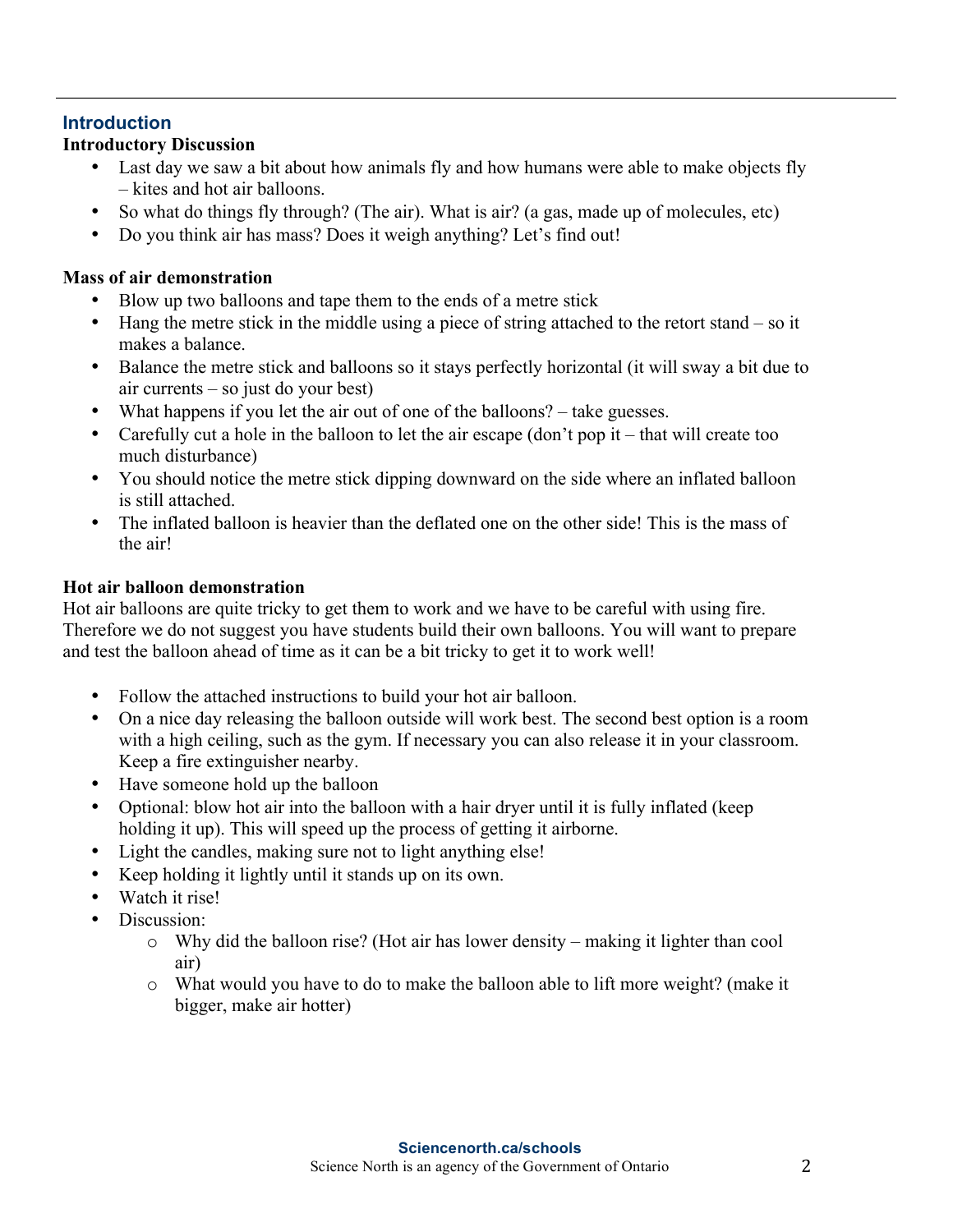**Simpler demonstration:** Fill a dry cleaner bag with hot air from a hair dryer.

- This is safer and much quicker to prepare!
- If the bag has no weight around the opening at all it will tend to turn over, but it should still rise a bit before doing so.
- Simply bunch the bag's opening around the mouth of a hair dryer.
- Fill with bag with air, turn off the hair dryer, point the bag upward (opening down) and release.

# **Action**

## **Bernoulli's Principle Challenges**

The best way to learn about the properties of air is to experience them firsthand. So for the rest of the class students will complete a set of experiments based on Bernoulli's Principle. Students will rotate through stations with instructions and materials to perform an experiment. They should work in groups large enough that all students can be at a station at any time. At each station:

- Discuss what they THINK will happen.
- Write down and/or sketch their hypothesis on their worksheet
- Perform experiment. Take turns to give everyone a chance
- Write down what actually happened.

See attached instructions for setups. You can place these instructions at each station for students.

After performing the experiments come together again. Now discuss Bernoulli's Principle. Alternatively discuss the principle before doing the experiments. But this way you give students an opportunity to try to figure out on their own what happened.

- What did you observe happening? Get students from specific observations to more general statements:
	- o Objects move towards faster moving air
	- o By blowing air you can decrease its pressure.
	- o You can make things RISE by blowing past them (e.g. water in straw or a ping pong ball).
- Bernoulli's principle states that **an increase in the speed of a gas or fluid leads to a decrease in its pressure**.
- Let's demonstrate it by having volunteers do an activity.

### **Bernoulli's Principle Physical Demonstration (time permitting)**

- Students will take two paths from one side of the room to the other. One is direct, the other one curved. You mark the paths by moving the desks or by placing markers down, etc. This exercise would work well in an open area such as a hallway or the gym as well.
- Pick about 10 students and have them divide into two groups. Line them up side by side on one end of the room.
- You are air molecules flowing past an object of this shape (an air foil though you don't have to mention this yet today. You can ask them though if it reminds them of anything.)
- Each group will follow one of the paths (straight or curved) to the other side of the room. The objective is to arrive at the other end at the same time as the student from the other group that you are paired up with.